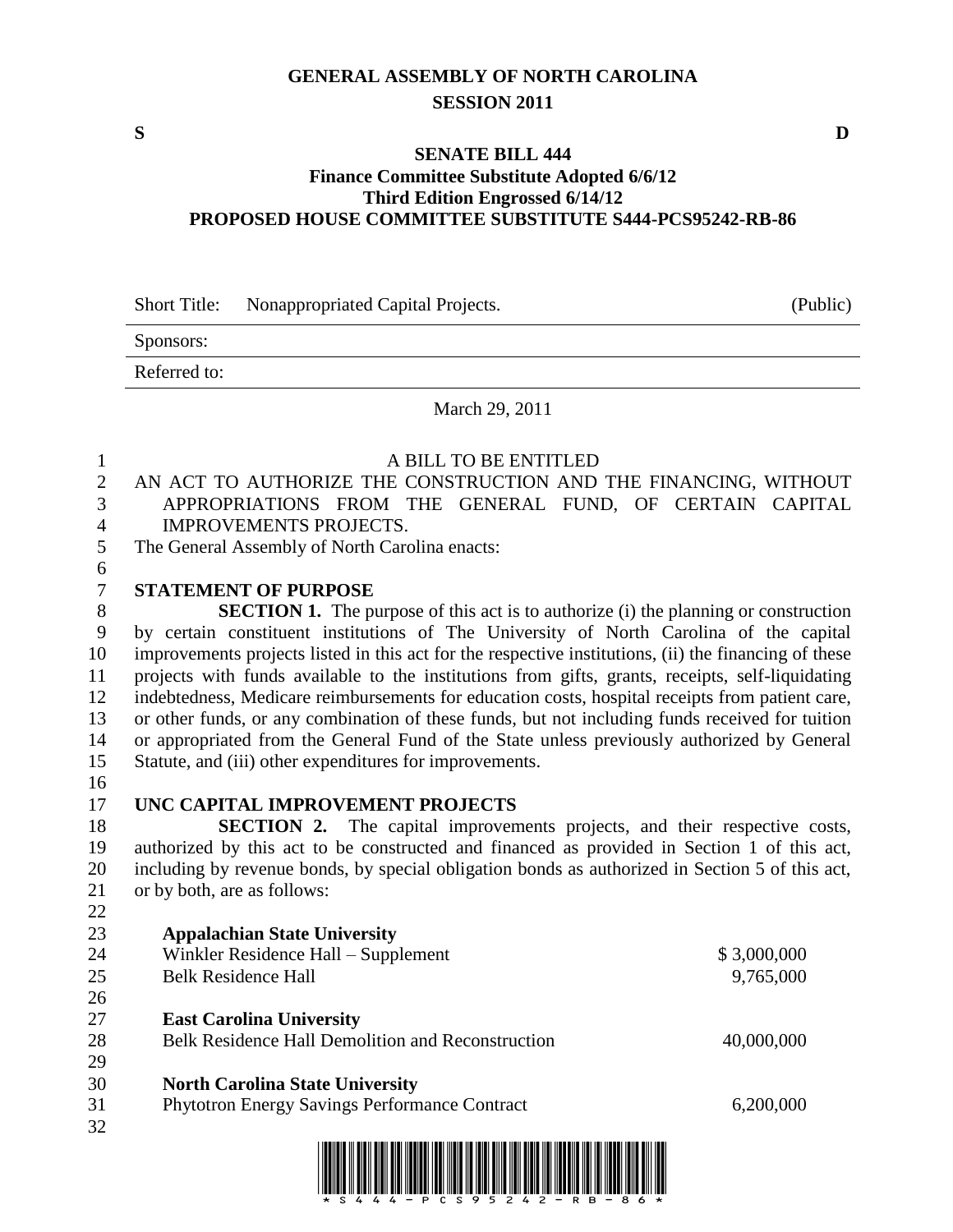| <b>General Assembly Of North Carolina</b>                                                            | <b>Session 2011</b> |  |
|------------------------------------------------------------------------------------------------------|---------------------|--|
| The University of North Carolina at Asheville                                                        |                     |  |
| Mountain Area Health Education Center (MAHEC) Facility Acquisition                                   | 4,750,000           |  |
| The University of North Carolina at Chapel Hill                                                      |                     |  |
| Chilled Water Infrastructure Improvements                                                            | 11,700,000          |  |
| Steam and Hot Water Infrastructure Improvements                                                      | 12,000,000          |  |
| Craige Parking Deck - Supplement                                                                     | 8,000,000           |  |
| The University of North Carolina at Charlotte                                                        |                     |  |
| <b>Campus Infrastructure Development</b>                                                             | 49,500,000          |  |
| <b>Residence Hall Phase XII</b>                                                                      | 38,407,410          |  |
| Cedar/Hickory/Sycamore (Phase IV-A) Renovation                                                       | 10,000,000          |  |
| The University of North Carolina at Greensboro                                                       |                     |  |
| 1600 W. Lee Street Parking Lot Improvements                                                          | 3,432,000           |  |
| Reynolds and Grogan Residence Hall Renovation                                                        | 16,640,000          |  |
|                                                                                                      |                     |  |
| <b>Winston-Salem State University</b>                                                                |                     |  |
| Restore the Core - Phase I (Hill Hall)                                                               | 13,500,000          |  |
| New Student Housing Building 1 Acquisition                                                           | 14,500,000          |  |
| North Campus Acquisitions and Improvements                                                           | 7,000,000           |  |
| <b>SECTION 3.</b> The capital improvements projects, and their respective costs,                     |                     |  |
| authorized by this act to be planned and financed as provided in Section 1 of this act, including    |                     |  |
| by revenue bonds, by special obligation bonds as authorized in Section 5 of this act, or by both,    |                     |  |
| are as follows:                                                                                      |                     |  |
|                                                                                                      |                     |  |
| <b>North Carolina A&amp;T State University</b>                                                       |                     |  |
| <b>New Student Center</b>                                                                            | \$5,000,000         |  |
| Williams Dining Hall Kitchen Replacement                                                             | 500,000             |  |
|                                                                                                      |                     |  |
| <b>North Carolina Central University</b>                                                             |                     |  |
| New - Student Health Services Center - Phase 1                                                       | 700,000             |  |
|                                                                                                      |                     |  |
| The University of North Carolina at Chapel Hill                                                      |                     |  |
| Athletic Facilities Master Plan and Phase 1 Improvements                                             | 5,000,000           |  |
| Odum Village Replacement                                                                             | 5,000,000           |  |
|                                                                                                      |                     |  |
| <b>Winston-Salem State University</b>                                                                |                     |  |
| Restore the Core - Phase II (Hauser, Pegram, Physical Plant)                                         | 1,500,000           |  |
|                                                                                                      |                     |  |
| <b>SECTION 4.</b> At the request of the Board of Governors of The University of North                |                     |  |
| Carolina and upon determining that it is in the best interest of the State to do so, the Director of |                     |  |
| the Budget may authorize an increase or decrease in the cost of, or a change in the method of,       |                     |  |
| funding the projects authorized by this act. In determining whether to authorize a change in cost    |                     |  |
| or funding, the Director of the Budget may consult with the Joint Legislative Commission on          |                     |  |
| Governmental Operations.                                                                             |                     |  |
| <b>SECTION 5.</b> Pursuant to G.S. 116D-26, the Board of Governors may issue, subject                |                     |  |
| to the approval of the Director of the Budget, at one time or from time to time, special             |                     |  |
| obligation bonds of the Board of Governors for the purpose of paying all or any part of the cost     |                     |  |

of acquiring, constructing, or providing for the projects authorized by Section 2 and Section 3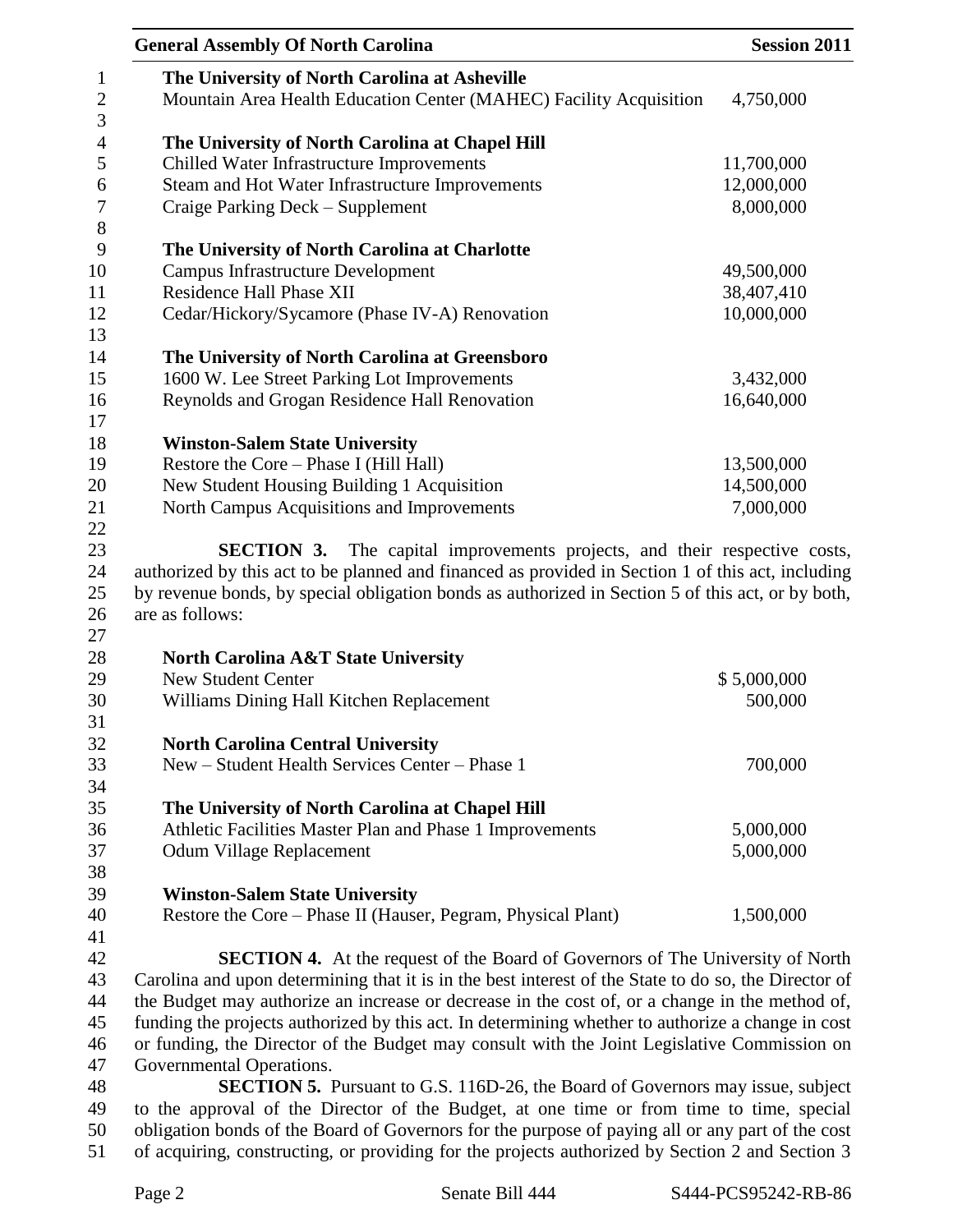|                              | <b>General Assembly Of North Carolina</b>                                                                                                                                                           | <b>Session 2011</b> |  |  |  |
|------------------------------|-----------------------------------------------------------------------------------------------------------------------------------------------------------------------------------------------------|---------------------|--|--|--|
| $\mathbf{1}$<br>$\mathbf{2}$ | of this act. The maximum principal amount of bonds to be issued shall not exceed the specified<br>project costs in Section 2 and Section 3 of this act plus five percent (5%) of such amount to pay |                     |  |  |  |
| 3                            | issuance expenses, fund reserve funds, pay capitalized interest, and pay other related additional                                                                                                   |                     |  |  |  |
| $\overline{4}$               | costs, plus any increase in the specific project costs authorized by the Director of the Budget                                                                                                     |                     |  |  |  |
| 5                            | pursuant to Section 4 of this act.                                                                                                                                                                  |                     |  |  |  |
| 6                            | SECTION 6. With respect to UNC-Chapel Hill's Chilled Water Infrastructure                                                                                                                           |                     |  |  |  |
| $\boldsymbol{7}$             | Improvements capital project, the institution may accomplish construction and financing                                                                                                             |                     |  |  |  |
| $8\,$                        | notwithstanding the requirement in G.S. 116D-22(5) as to location at the institution and may                                                                                                        |                     |  |  |  |
| $\mathbf{9}$                 | accomplish the project either through (i) direct ownership of the project or (ii) an arrangement                                                                                                    |                     |  |  |  |
| 10                           | with Orange Water and Sewer Authority.                                                                                                                                                              |                     |  |  |  |
| 11                           | SECTION 7. With respect to Winston-Salem State University's New Student                                                                                                                             |                     |  |  |  |
| 12                           | Housing Building 1 Acquisition project, the institution may accomplish construction,                                                                                                                |                     |  |  |  |
| 13                           | acquisition, and financing through arrangements to, from, and with Winston-Salem State                                                                                                              |                     |  |  |  |
| 14                           | University Foundation, Inc., and Winston-Salem State University Housing Foundation, LLC.                                                                                                            |                     |  |  |  |
| 15                           |                                                                                                                                                                                                     |                     |  |  |  |
| 16                           | NON-GENERAL FUND CAPITAL IMPROVEMENT AUTHORIZATIONS                                                                                                                                                 |                     |  |  |  |
| 17                           | <b>SECTION 8.</b> The General Assembly authorizes the following capital projects to be                                                                                                              |                     |  |  |  |
| 18                           | funded with receipts or from other non-General Fund sources available to the appropriate                                                                                                            |                     |  |  |  |
| 19                           | department:                                                                                                                                                                                         |                     |  |  |  |
| 20                           | <b>Amount of Non-General Fund</b>                                                                                                                                                                   |                     |  |  |  |
| 21                           | Funding Authorized for FY 2012-2013<br><b>Name of Project</b>                                                                                                                                       |                     |  |  |  |
| 22<br>23                     | Department of Public Safety                                                                                                                                                                         | \$620,000           |  |  |  |
| 24                           | <b>Training Site Improvements</b><br><b>Aviation Facilities Improvements</b>                                                                                                                        | 600,000             |  |  |  |
| 25                           | Logistics Facilities Improvements                                                                                                                                                                   | 310,000             |  |  |  |
| 26                           | Career Tech. Ed. Ctr. - Stonewall Jackson Y.D.C.                                                                                                                                                    | 163,332             |  |  |  |
| 27                           | Storage Sheds - Statewide                                                                                                                                                                           | 51,765              |  |  |  |
| 28                           | <b>Readiness Centers Improvements</b>                                                                                                                                                               | 40,000              |  |  |  |
| 29                           | Track and Field Facility - Stonewall Jackson Y.D.C.                                                                                                                                                 | 161,046             |  |  |  |
| 30                           |                                                                                                                                                                                                     |                     |  |  |  |
| 31                           | Department of Agriculture                                                                                                                                                                           |                     |  |  |  |
| 32                           | Parking Improvement/Expansion. - Raleigh Farmers Market                                                                                                                                             | 200,000             |  |  |  |
| 33                           | Wholesale Dock Enclosure - Raleigh Farmers Market                                                                                                                                                   | 750,000             |  |  |  |
| 34                           | Phase II Greenhouse Exp. - Additional Funding - Tidewater RS                                                                                                                                        | 200,000             |  |  |  |
| 35                           | Phase II – Calf Barn Construction – Piedmont RS                                                                                                                                                     | 150,000             |  |  |  |
| 36                           | <b>Forest Road Construction</b>                                                                                                                                                                     | 150,000             |  |  |  |
| 37                           | <b>HVAC Campus Improvements - State Fairgrounds</b>                                                                                                                                                 | 2,500,000           |  |  |  |
| 38                           | Campus Infrastructure – State Fairgrounds                                                                                                                                                           | 3,000,000           |  |  |  |
| 39                           | Renovations to Existing Buildings - State Fairgrounds                                                                                                                                               | 3,000,000           |  |  |  |
| 40                           | Hunt Horse Complex Site Rep & Improvements - State Fairgrounds                                                                                                                                      | 3,000,000           |  |  |  |
| 41                           | Temperature Monitoring System - Constable Laboratory                                                                                                                                                | 100,000             |  |  |  |
| 42                           | Cooler - Food Distribution Salisbury Warehouse                                                                                                                                                      | 200,000             |  |  |  |
| 43                           | Market Renovations - Raleigh Farmers Market                                                                                                                                                         | 1,000,000           |  |  |  |
| 44                           | Improvements/Renovations - Southeastern NC Agriculture Center                                                                                                                                       | 1,000,000           |  |  |  |
| 45                           | Wholesale Dock Improvements - Western NC Farmers Market                                                                                                                                             | 300,000             |  |  |  |
| 46                           |                                                                                                                                                                                                     |                     |  |  |  |
| 47                           | Department of Cultural Resources                                                                                                                                                                    |                     |  |  |  |
| 48                           | NC Maritime Museum Gallants Channel Multi-Use Facility                                                                                                                                              | 1,115,000           |  |  |  |
| 49<br>50                     | N.C. Museum of Art Trail Improvement Project<br>Duke Homestead Picnic Shelter                                                                                                                       | 370,000<br>175,000  |  |  |  |
| 51                           |                                                                                                                                                                                                     |                     |  |  |  |
|                              |                                                                                                                                                                                                     |                     |  |  |  |